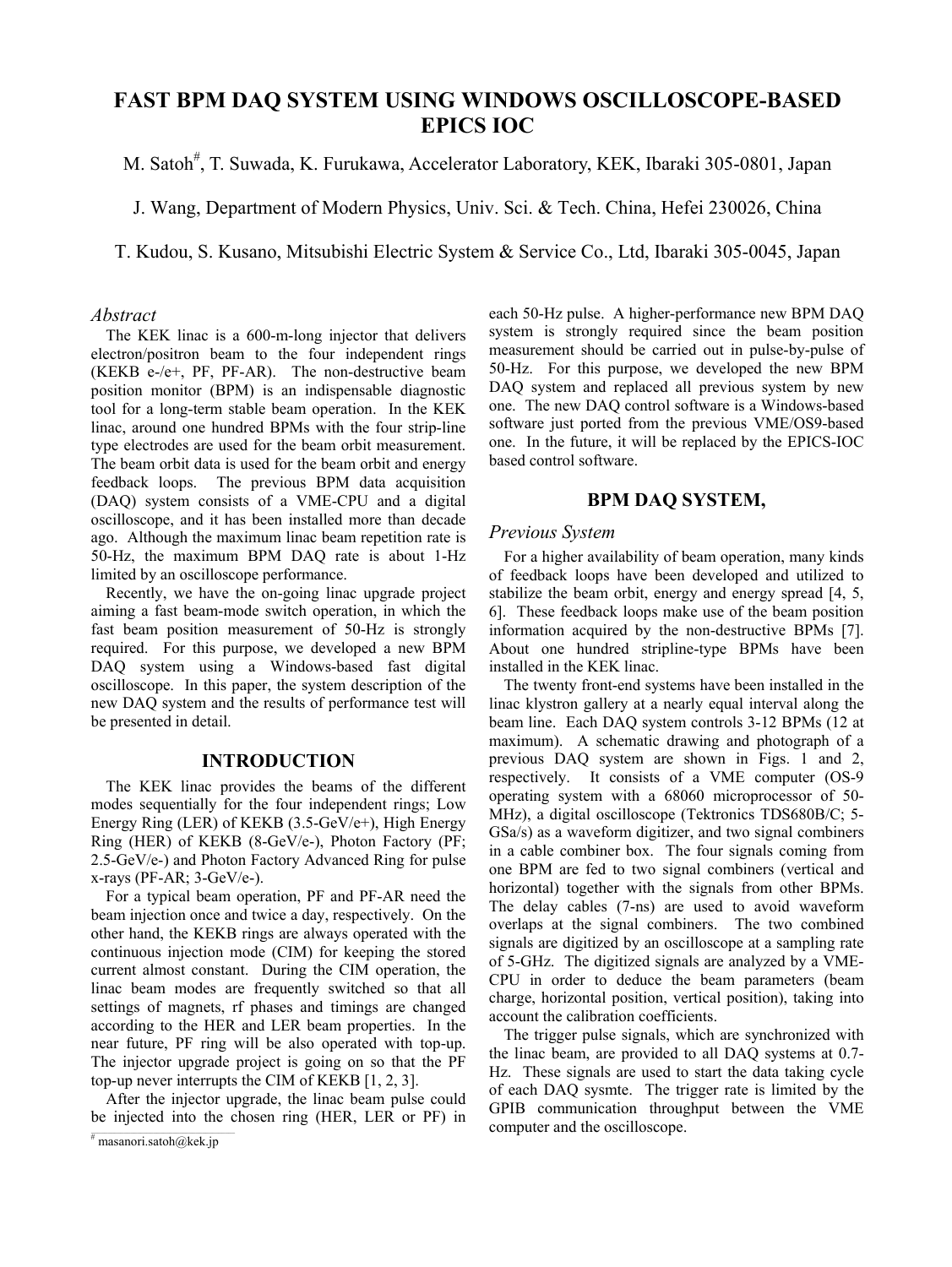

Figure 1: Schematic drawing of previous BPM DAQ system.



Figure 2: Photograph of previous BPM DAQ system.

#### *New system*

The new DAQ system is a WindowsXP-based fast digital oscilloscope (Tektronix DPO7104; 10-GSa/s, 4ch, 8-bits, CPU P4/3.4-GHz, Gigabit-Ethernet) as shown in Fig. 3. Because a control software developed by Windows-OS environment can be executed on the new DAQ system, the control software development can be accelerated by using the powerful software development tools. In addition, we can drastically reduce the consumed time for the waveform data transfer between a

digitizer part and a CPU part in comparison with the GPIB connection of previous system. The new control software was developed by Microsoft Visual Studio 2005/C++ (MSVSC++) and the TekVisa software.



Figure 3: Photograph of new BPM DAQ system.

# **PERFORMANCE TEST**

# *MSVC++/TekVisa software test*

We tested the speed performance of waveform signal acquisition. The test software was developed by MSVSC++ and TekVisa environment, and the oscilloscope command of "curevestream" was used for archiving a fast repetitive waveform acquisition. In this performance test, we changed the number of used oscilloscope channel from one to four and the waveform length from 1-k to 500-k data points independently. The test software was executed on the oscilloscope. During all performance tests, the display update function of the oscilloscope was disabled for enhancing the performance of DAQ speed, and the rectangle shaped waveform of 50- MHz was used as an external trigger for an oscilloscope.

Figure 4 shows the results of performance tests. Each dot means the DAQ speed averaging over 100 times measurements. In the practical beam operation, we use two channels of oscilloscope and 20-k data points. From Fig. 4, it corresponds to the DAQ speed of around 150- Hz. Even taking into account the computation time, we confirmed that the new DAQ system has enough high performance for the 50-Hz beam position measurement.



Figure 4: DAQ performance by MSVC++/TekVisa.